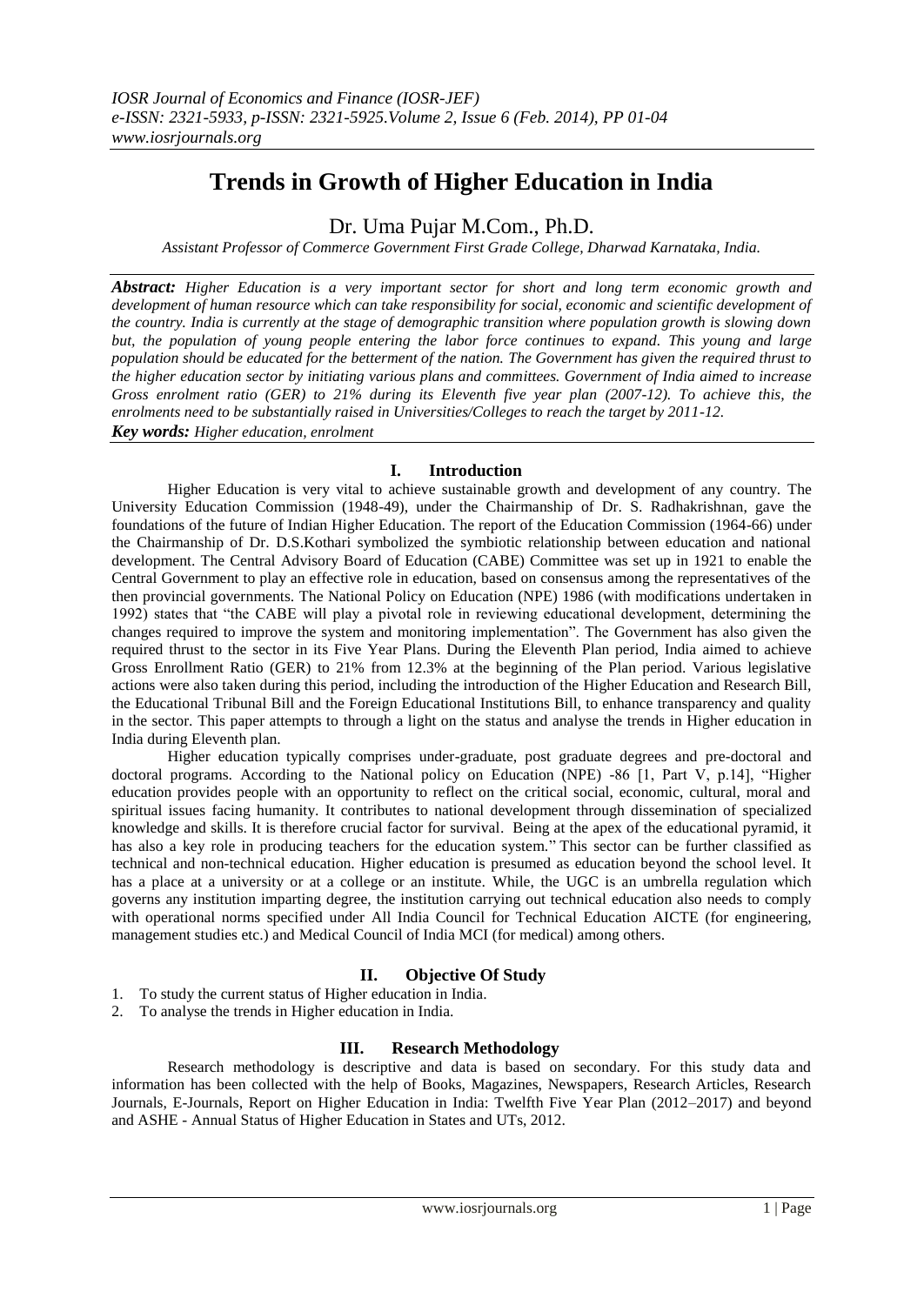## **IV. Higher Education Institutions in India**

The institutions of higher learning in India fall into the following broad categories:

**a) Universities**: These are established by an Act of Parliament or State Legislature and are of unitary or affiliating type. They are called Central Universities and State Universities respectively.

**b) Deemed to be Universities**: These institutions are given deemed to be university status by the Central Government on the recommendation of the UGC in terms of Section 3 of the UGC Act. Some of these institutions offer advanced level courses in a particular field or specialization while others award general degrees.

**c) Private Universities**: These are established by various State governments through their own legislation.

**d) Institutes of National Importance**: These Institutes are declared as such by the Government of India by an Act of Parliament and are empowered to award degrees. In some cases, such Institutes are also set up by the Government through an Act of State Legislation.

**e) Premier Institutes of Management**: These are the Institutes that have been set up by the Central Government and are outside the formal university system. They offer Post-Graduate Diploma Programmes which are equivalent to Master's Degree Programmes in area of management.

## **V. Trends In Growth Of Higher Education**

The field of study is divided into General and Professional institutions. The streams offered by General Institutions are- Arts, commerce and education. The streams offered by Professional Institutions are-Engineering, medical, management, law, other professional and vocation-based courses such as hotel management, architecture, agriculture etc.



Source: Higher Education in India: Twelfth Five Year Plan (2012–2017) and beyond

Table 1 depicts the trend in field of study. The General courses account for 14.3 million and professional courses accounts for 7.1 million, general course having largest share of enrollment. But, enrollment in professional courses has witnessed a higher growth in the last five years. The CAGR of professional courses was 20.6% and CAGR of general courses was 14.3% during 2007-12.



Source: Higher Education in India: Twelfth Five Year Plan (2012–2017) and beyond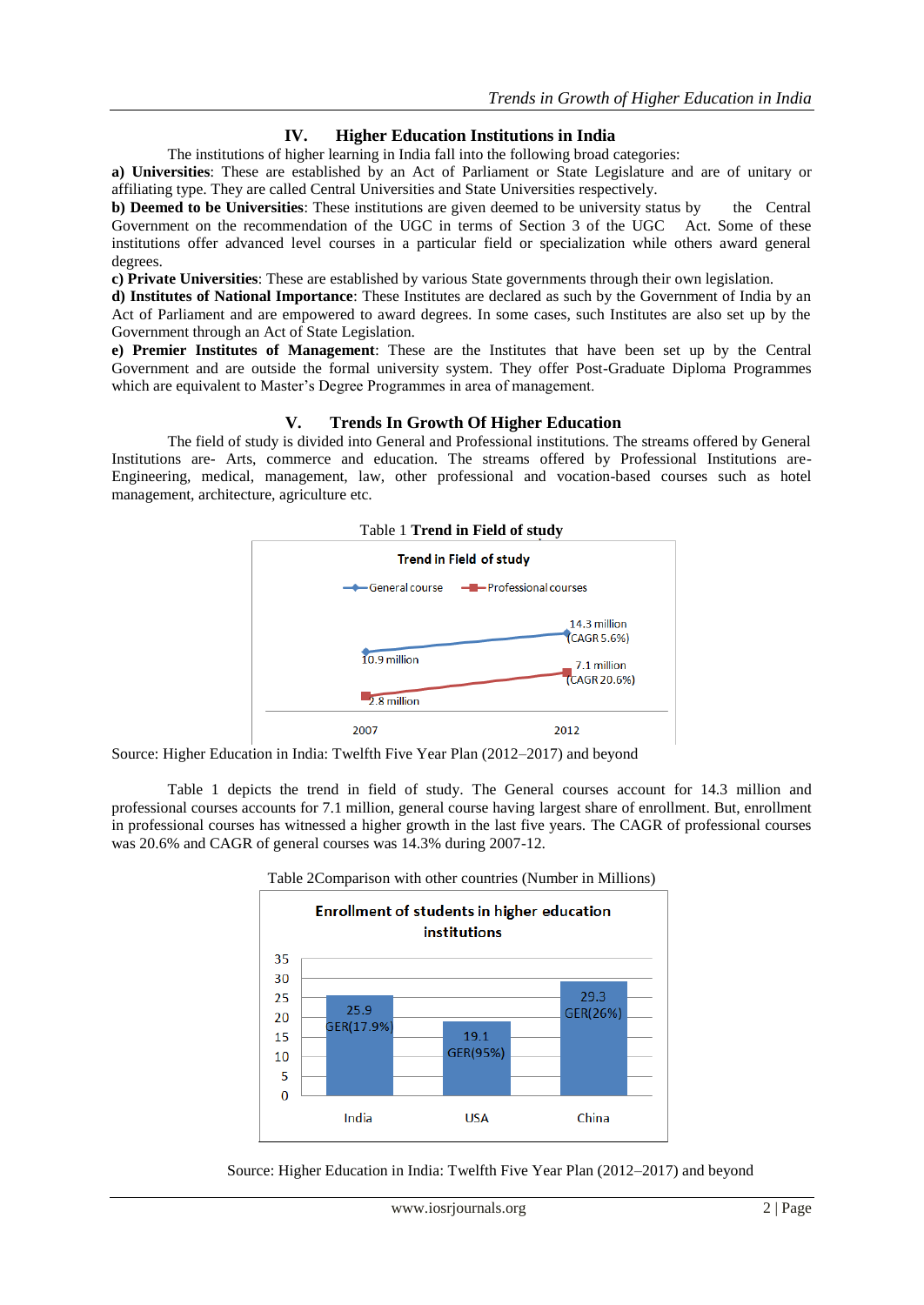Table 2 shows the comparison between India, USA and China in terms of enrollment of students in higher education institutions. India ranks second in the world in terms of enrollment of students in higher education institutions. India's GER was 17.9% (2012), China 26% and USA 95% in 2010.

| There is Embracated to the contract of the End of the state $\mu$ |         |               |         |      |          |  |
|-------------------------------------------------------------------|---------|---------------|---------|------|----------|--|
| Faculty                                                           | 2007-08 |               | 2011-12 |      | Increase |  |
|                                                                   | Total   | $\frac{0}{6}$ | Total   | %    |          |  |
| Arts                                                              | 59.3    | 38.45         | 61.8    | 30.6 | 2.48     |  |
| Science                                                           | 27.37   | 17.75         | 31.3    | 15.5 | 3.9      |  |
| Commerce & Management                                             | 24.41   | 15.83         | 29.9    | 14.8 | 5.46     |  |
| Education                                                         | 7.32    | 4.75          | 12      | 5.92 | 4.63     |  |
| Engineering                                                       | 24.14   | 15.65         | 49      | 24.3 | 24.82    |  |
| Medicine, Nursing & Pharmacy                                      | 6.86    | 4.45          | 10.9    | 5.41 | 4.05     |  |
| Agriculture & Veterinary Science                                  |         | 0.65          | 1.21    | 0.6  | 0.21     |  |
| Law                                                               | 2.69    | 1.74          | 3.27    | 1.62 | 0.58     |  |
| Others                                                            | 1.11    | 0.72          | 2.74    | 1.29 | 1.63     |  |
| Total                                                             | 154.2   | 100           | 202     | 100  | 47.79    |  |

Table 3 Enrolment by Faculty wise during the Eleventh Plan (lakh)

Source: ASHE - Annual Status of Higher Education in States and UTs, 2012

Table 3 depicts the Enrolment by Faculty wise during Eleventh plan. The total enrolment during 2007- 08 and 2011-12 among the various faculties, the maximum growth in enrolment has been increased in the faculties of engineering (24.82% increase), followed by commerce and management (5.46%) and education (4.63%). As on 2011-12, the maximum students have been enrolled in faculty of arts (30.6%) followed by engineering (24.3%).

Table 4Student enrolment by gender, Minority community groups And Area wise Gross Attendance Ratio (GAR)

|  |                                                                                                                 |        |        |                 |           |                |           | (Percentage) |       |
|--|-----------------------------------------------------------------------------------------------------------------|--------|--------|-----------------|-----------|----------------|-----------|--------------|-------|
|  | Year                                                                                                            | Gender |        | Minority groups |           |                |           | Area         |       |
|  |                                                                                                                 | Male   | Female | <b>OBC</b>      | <b>SC</b> | <b>Muslims</b> | <b>ST</b> | Urban        | Rural |
|  | 1999-2000                                                                                                       | 12.1   | 8.0    | 7.0             | 5.1       | NA             | 6.4       | 21.7         | 5.6   |
|  | 2004-2005                                                                                                       | 14.4   | 10.6   | 10.1            | 7.8       | 7.7            | 7.6       | 23.8         | 7.5   |
|  | 2007-2008                                                                                                       | 19.0   | 15.2   | 14.8            | 11.6      | 9.6            | 7.7       | 30.0         | 11.1  |
|  | $10.1$ $\Gamma$ .<br>$\mathbf{V}$ $\mathbf{D}$ (0.010 0.017) 11 1<br>$\mathbf{1}$ , $\mathbf{1}$ , $\mathbf{1}$ |        |        |                 |           |                |           |              |       |

Source: Higher Education in India: Twelfth Five Year Plan (2012–2017) and beyond

Table 4 shows the Gross Attendance ratio (GAR) of higher education in gender, community wise and urban and rural areas. In the year 2007-08, gender wise GAR is 19% for male and15.2% for females. Share of community wise shows that OBCs hold 14.8%, SCs 11.6%, 7.7% for STs and 9.6% for Muslims. Urban and rural area constitutes 30% and 11.1% respectively during 2007-08.

Table 5Number of Universities, Colleges, Students and Teaching staff Enrolment during last four decades

| Year        | Universities | Colleges | <b>Students</b><br>enrolment<br>(in millions) | Teaching staff<br>enrolment<br>(in millions) |
|-------------|--------------|----------|-----------------------------------------------|----------------------------------------------|
| 1970-71     | 103          | 3604     |                                               | NA                                           |
| 1980-81     | 133          | 4722     | 2.8                                           | 0.19                                         |
| 1990-91     | 190          | 7346     | 4.9                                           | 0.26                                         |
| 2000-01     | 256          | 12806    | 8.4                                           | 0.41                                         |
| 2006-07     | 387          | 21170    | 16.6                                          | 0.82                                         |
| 2011-12     | 659          | 33023    | 25.9                                          | NA                                           |
| <b>CAGR</b> | 4.6          | 5.6      | 6.4                                           | 4.9                                          |

Source: Higher Education in India: Twelfth Five Year Plan (2012–2017) and beyond

Table 5 depicts the number of Universities, Colleges, Students and Teaching staff enrollment during last four decades. In India, the number of Universities has grown more than six times in the last four decades. It has more than 33,000 colleges with one-third of the colleges having been setup in the last five years. Students' enrolment in higher education in the year 1970-71 was 2 million and 25.9 million in the year 2011-12, which